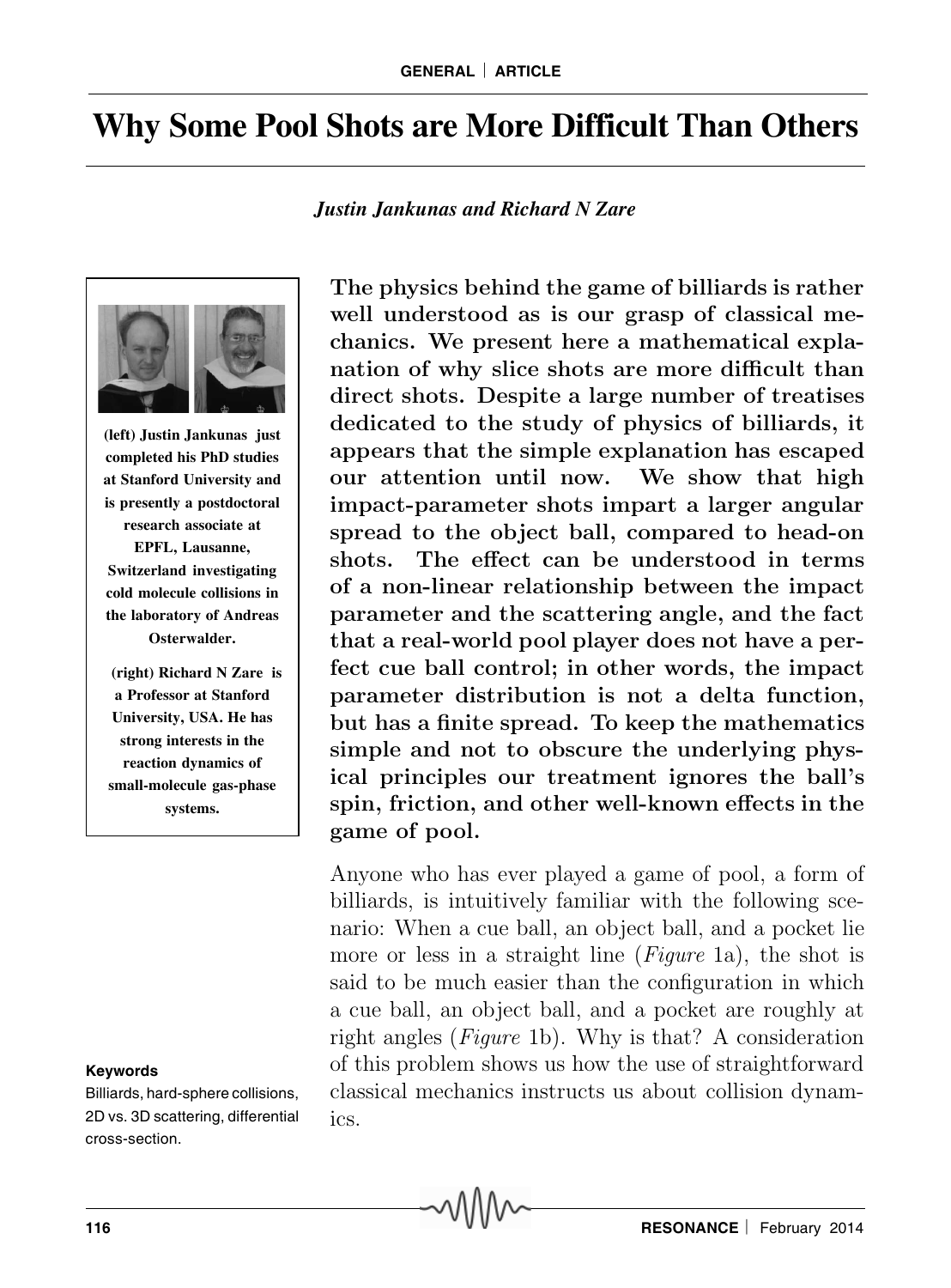

In particle scattering theory, which describes molecular or particle collisions, one of the easiest problems to solve is the so-called hard-sphere collisions. Billiard ball collisions are good examples of impenetrable sphere scattering. When a cue ball misses an object ball, the cue ball continues in a straight line, but the object ball remains at rest. In other words, the two balls do not interact and the potential is said to be zero. When the two balls collide, to a good approximation, they do so in a completely elastic manner. This means that kinetic energy is conserved in the collision. In this case, the potential is said to be infinitely large. Mathematically, this is shown as  $V(b) = 0$  for  $b > d$  and  $V(b) = \infty$  for  $b \leq d$ , where b is the familiar impact parameter that describes the distance of closest approach to the center of the object ball, if the cue ball were to follow a straight line path. Here d is the diameter of a billiard ball. The impact parameter  $b$  is taken as always positive. These two scattering parameters as well as others are shown in Figure 2.

Here the cue ball impacts the target ball at the impact parameter b and bounces elastically from it so that the angle of incidence  $\alpha$  equals the angle of reflection. It is clear from the figure that  $\sin \alpha = b/d$ . The scattering angle  $\theta$  in the center-of-mass frame (COM) is simply<sup>1</sup>  $\theta = \pi - 2\alpha$ . It follows that

$$
\theta = \pi - 2\sin^{-1}\left(\frac{b}{d}\right),\tag{1a}
$$

**Figure 1.** Comparison between **(a)** an 'easy' shot and **(b)** a 'difficult' shot in the game of pool. In the easy shot the cue ball (white), the object ball (red), and the pocket lie more or less in a straight line. In a difficult shot the cue ball, the object ball, and the pocket are nearly at right angles to each other. The same considerations apply to the board game called Carroms (Karroms). The game is very popular throughout South Asia mainly India, Pakistan, Bangladesh, Sri Lanka, Nepal, etc., and has gained some popularity in Europe and the United States where it has been introduced by the Indian diaspora.

<sup>1</sup> The ensuing discussion pertains to the cue ball, and hence the scattering angle  $\theta$  refers "to the angle through which the cue ball is scattered. The conclusions reached are identical to those if the trajectory and scattering angle of the object ball are followed, instead of the cue ball.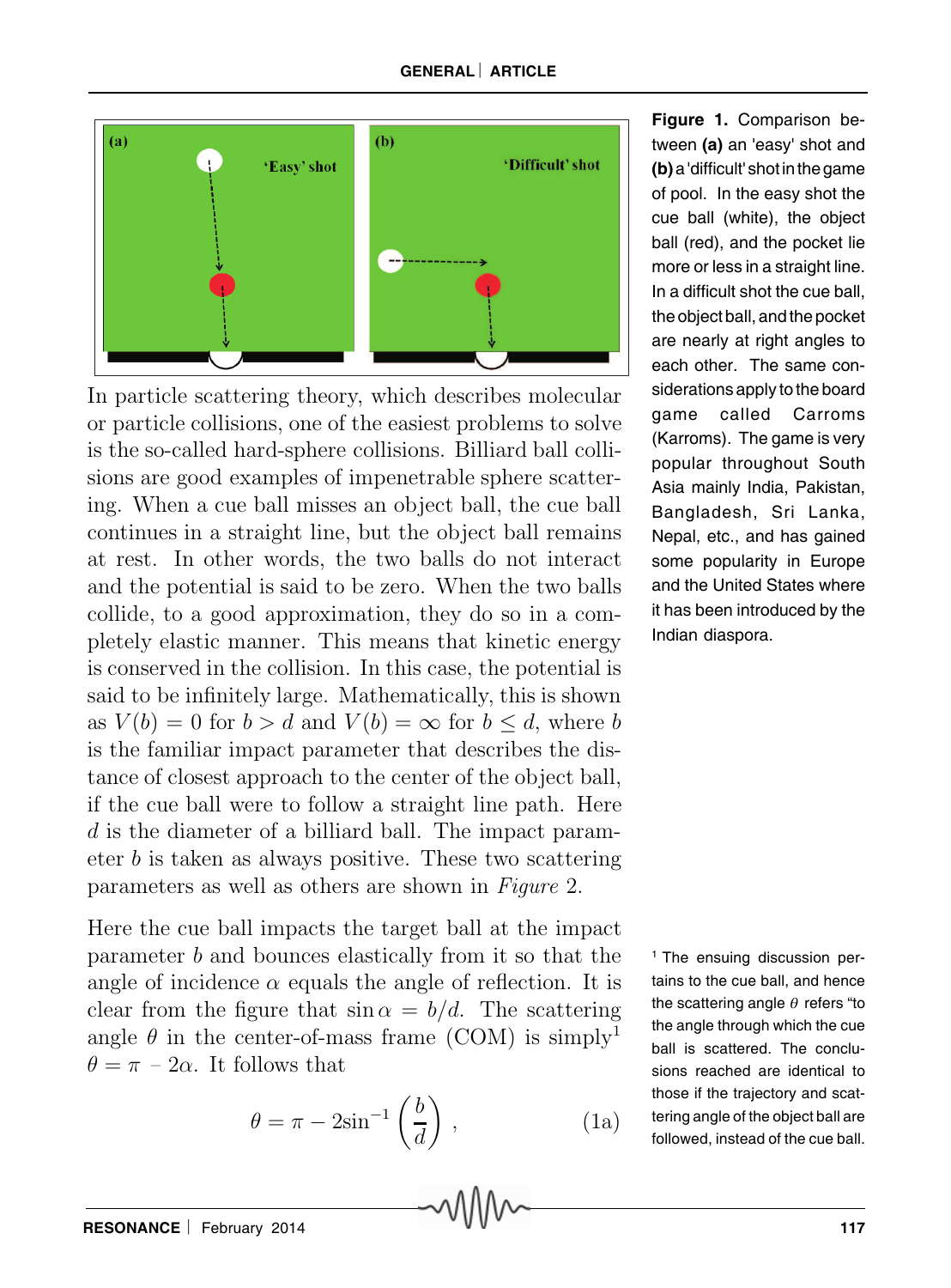**Figure 2.** Typical hard sphere scattering diagram: b is the impact parameter, d is the diameter of a billiard ball,  $\alpha$  is the angle of incidence and reflection, and  $\theta$ is the scattering angle in the center-of-mass frame.



which may be rearranged to express the impact parameter as

$$
b = d\sin\left(\frac{\theta}{2} - \frac{\pi}{2}\right) = d\cos\left(\frac{\theta}{2}\right). \tag{1b}
$$

Equations (1a) and (1b) make up the key formulae for hard-sphere scattering. The answer to the question posed at the start of this article – why 'slice' or 'cut' shots are more difficult than direct shots – ultimately follows from these key formulae.

Nevertheless, as is evident from (1a), there is a one-toone relationship between the scattering angle and the impact parameter. From this point of view, head-on and grazing collisions might be thought to be of equal 'difficulty'. Mathematically, this requires that the impact parameter distribution be a delta function, i.e.,  $P(b) =$  $\delta(b)$ .

However, this impact parameter distribution is never realized in practice. Even an expert pool player will have a finite spread in the distribution of impact parameters. In other words, all pool players are said to have 'imperfect aim'. It is not unreasonable to assume a Gaussian distribution of impact parameters. Thus, one can model both head-on and grazing, or 'slice', collisions between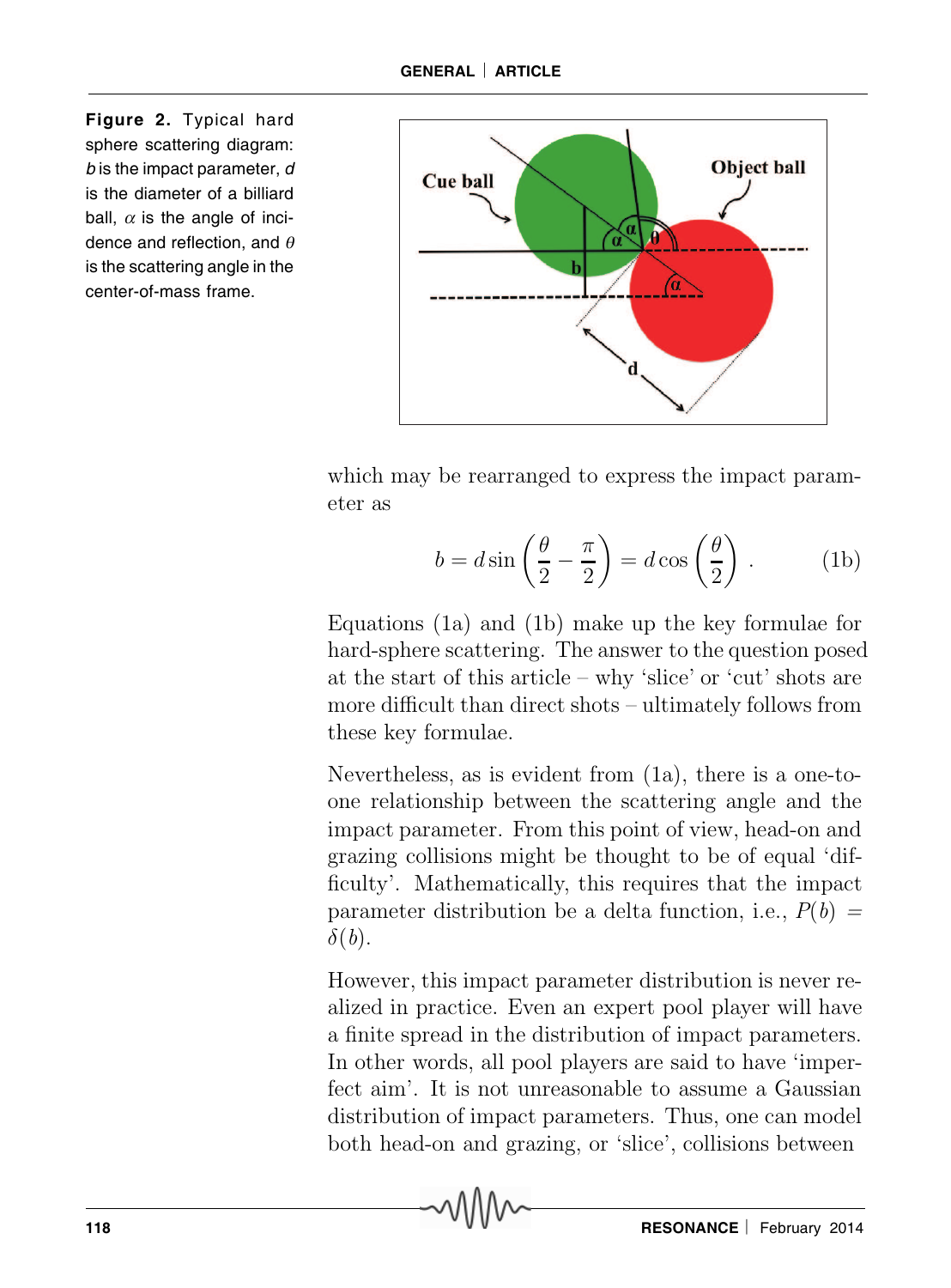two billiard balls as two Gaussian functions. Both collision types will have identical widths but will be centered at small values of b for head-on collisions and large values of b for grazing collisions

$$
P(b) \propto \exp\left[-\frac{(b - fd)^2}{2\sigma^2}\right],\tag{2}
$$

where  $\sigma$  is the familiar standard deviation, and the full width at half maximum (FWHM) is  $2\sqrt{2\ln 2} \sigma$ . Here the slice coefficient,  $0 \leq f \leq 1$ , represents the fraction of d at which the impact occurs. As an example, let us assume that the two  $P(b)$  functions have  $\sigma = 0.02d$  so that FWHM is approximately 0.047d. The head-on collision is for  $f = 0.05$ , i.e., centered at  $b = 0.05d$ , whereas the 'cut' shot impact parameter distribution is for  $f = 0.95$ , centered at  $b = 0.95d$ . The two probability distribution functions are plotted in Figure 3a. The question then is as follows: What do the angular probability distribution functions,  $P(\theta)$ , look like in the COM frame?

Just like for any two probability distribution functions,  $P(b)$  and  $P(\theta)$  are related by:

**Figure 3. (a)** Gaussian impact parameter distribution functions,  $P(b)$ , for head-on  $(b = 0.05d, black curve)$  and grazing ( $b = 0.95d$ , red curve) collisions. **(b)** The resulting angular distribution functions,  $P(\theta)$ , in the center-of-mass (COM) frame for head-on (black curve) and grazing collisions (red curve). **(c)** Angular distribution functions  $P(\chi)$  in the laboratory (LAB) reference frame, i.e., as would be observed during an actual game. Note that even though the two impact parameter distribution functions have identical widths, the resulting angular distribution functions do not. This serves as a visual explanation of why grazing or 'slice' shots are more difficult than the head-on ones.



$$
P(\theta) = P(b(\theta)) \cdot \left| \frac{\mathrm{d}b}{\mathrm{d}\theta} \right| \,. \tag{3}
$$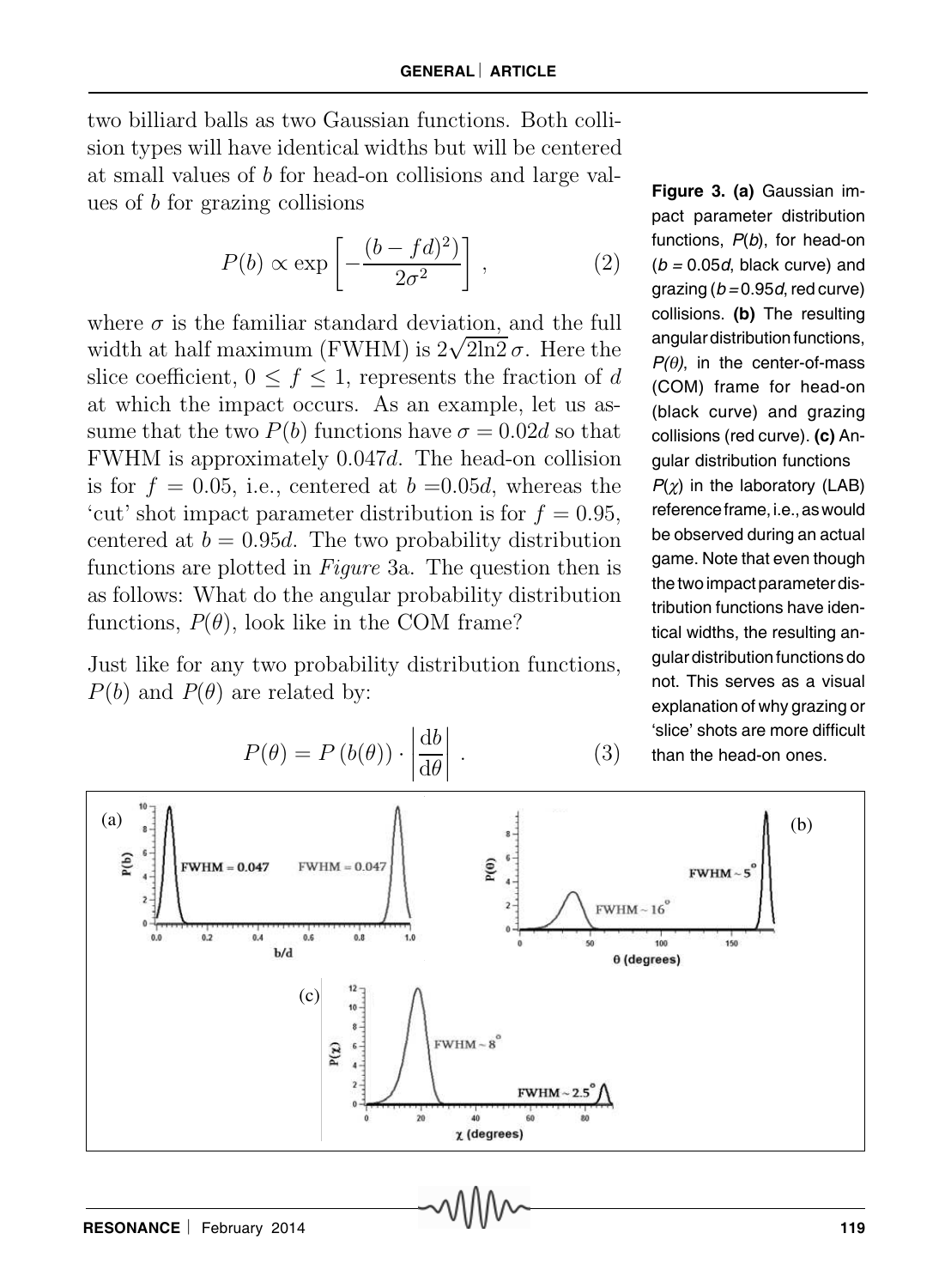

Justin Jankunas doing research for this article.

To compute  $P(\theta)$  for a given  $P(b)$  form, one needs the  $\frac{db}{d\theta}$  $\frac{1}{1}$  $\frac{d\theta}{d\theta}$  term which is easily obtained from (1b). Thus, for  $P(b)$  given by (2), the angular probability distribution function is given by:

$$
P(\theta) \propto \exp\left[-\frac{(\cos(\theta/2) - f^2)}{2\sigma^{'2}}\right] \cdot \sin\left(\frac{\theta}{2}\right) ,\quad (4)
$$

where  $\sigma' = \sigma/d$ . The two  $P(\theta)$  functions with  $\sigma' = 0.02$ and  $f = 0.05$  and  $f = 0.95$  are plotted in Figure 3b.

The difference between *Figures* 3a and 3b is striking. Even though both Gaussian distributions have identical spreads in the impact parameter space – in other words, equally good aim for head-on and grazing shots – the spread in the angular space is not the same for headon collisions ( $\theta \sim 180^\circ$ ) and 'slice' shots ( $\theta \sim 0^\circ$ ). The spread in the scattering angle  $\theta$  is larger for 'cut' shots than for head-on shots! In our particular example, we have FWHM  $(f= 0.05) = 5^{\circ}$  and FWHM  $(f= 0.95) =$  $16^{\circ}$ .

This example explains why the so-called 'slice' or 'cut' shots are more difficult than the head-on shots in any game of billiards. The reasons are two-fold: the particular form of (1a), and the existence of a spread in the P(b) distribution.

So far, we have analyzed the collision dynamics in the COM frame where  $0^{\circ} \le \theta \le 180^{\circ}$ , but the pool player views the shot in the frame of the pool hall, that is, the laboratory frame (LAB). It is well known that the largest angle through which an object ball can be 'cut' is ∼ 90<sup>o</sup> in LAB, in which case the cue ball is barely deflected. Therefore, the scattering angle  $\chi$  should run from 0° to 90° in the LAB frame. The two reference frames are related by [1]:

$$
P(\chi) = 4\cos\left(\frac{\theta}{2}\right)P(\theta),\tag{5}
$$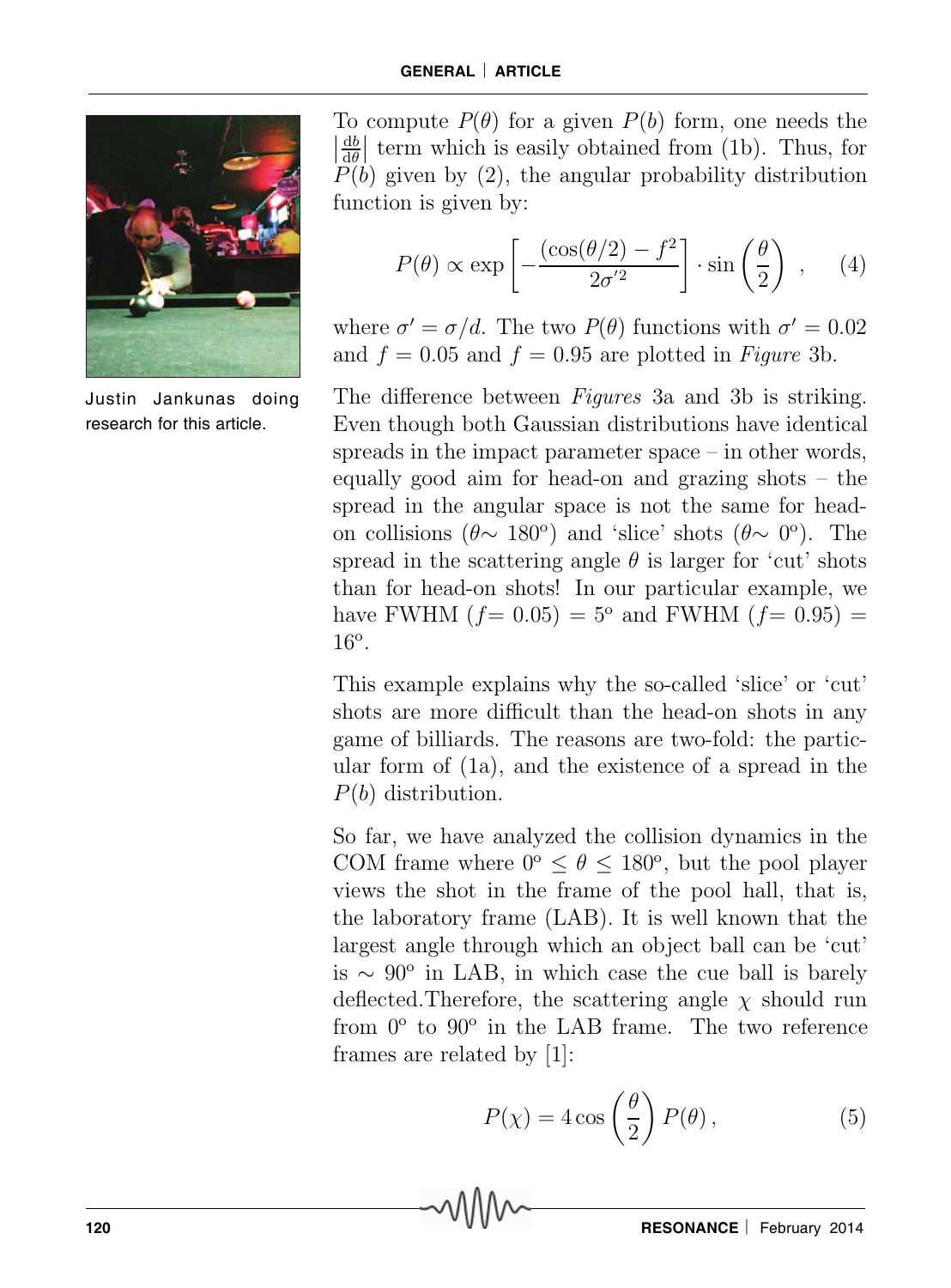where  $\chi = \theta/2$ .  $P(\chi)$  is plotted in *Figure* 3c. The main conclusions remain the same: The forward scattered cue ball, which is the 'cut' shot, has a larger uncertainty (spread) in the angular space than the head-on  $shot<sup>2</sup>$ .

An astute reader might object at this point. A common statement about the hard sphere collisions that can be found in any scattering textbook is that, 'Hard sphere scattering is isotropic' [2]. Results obtained herein and plotted in Figures 3b and 3c are far from isotropic. What is going on?

Hard sphere scattering is indeed isotropic in three dimensions. The differential cross-section,  $d\sigma/d\Omega$ , is defined as a ratio of the number of particles, N, scattered into a particular solid angle,  $d\Omega$ , over the number of incident particles,  $N<sub>o</sub>$ , within a certain impact parameter range db, in other words  $2\pi b d b N_0 = 2\pi \sin\theta dN$ . Rearranging, and substituting the expressions for b and  $\begin{array}{c} \n\end{array}$ db  $rac{\mathrm{d}b}{\mathrm{d}\theta}$  yields

$$
\frac{d\sigma}{d\Omega} \equiv \frac{N}{N_o} = \frac{b}{\sin\theta} \left| \frac{db}{d\theta} \right| = \frac{d\cos(\theta/2)}{\sin\theta} \frac{d\sin(\theta/2)}{2} = \frac{d^2}{4}.
$$
\n(6)

Textbooks rightly claim the hard sphere scattering to be isotropic! In two dimensional collisions, as in a game of pool, one has  $d b N_0 = d \theta N$ , which yields

$$
\frac{d\sigma}{d\Omega} \equiv \frac{N}{N_o} = \left| \frac{db}{d\theta} \right| = \frac{d\sin(\theta/2)}{2},\tag{7}
$$

## i.e., the differential cross-section is anisotropic!

Although hard-sphere scattering is of limited relevance in molecular collisions, mainly because atoms and molecules almost always exhibit finite degrees of attraction and repulsion, its use elsewhere can be fun and even pedagogical! This quick study explains what any billiards player has always intuitively known: 'slice' shots often bring disappointed sighs and headshakes, but situations in which a cue ball, an object ball and a pocket lie on <sup>2</sup>Once again, care should be taken when defining scattering angles in the LAB frame. The angle  $\chi$  plotted in Figure 3c refers to the angle through which the cue ball is "deflected. If one followed the object ball, the angular distribution "functions would remain the same, but the  $\chi$  axis would flip though the 45° point in Figure 3c.